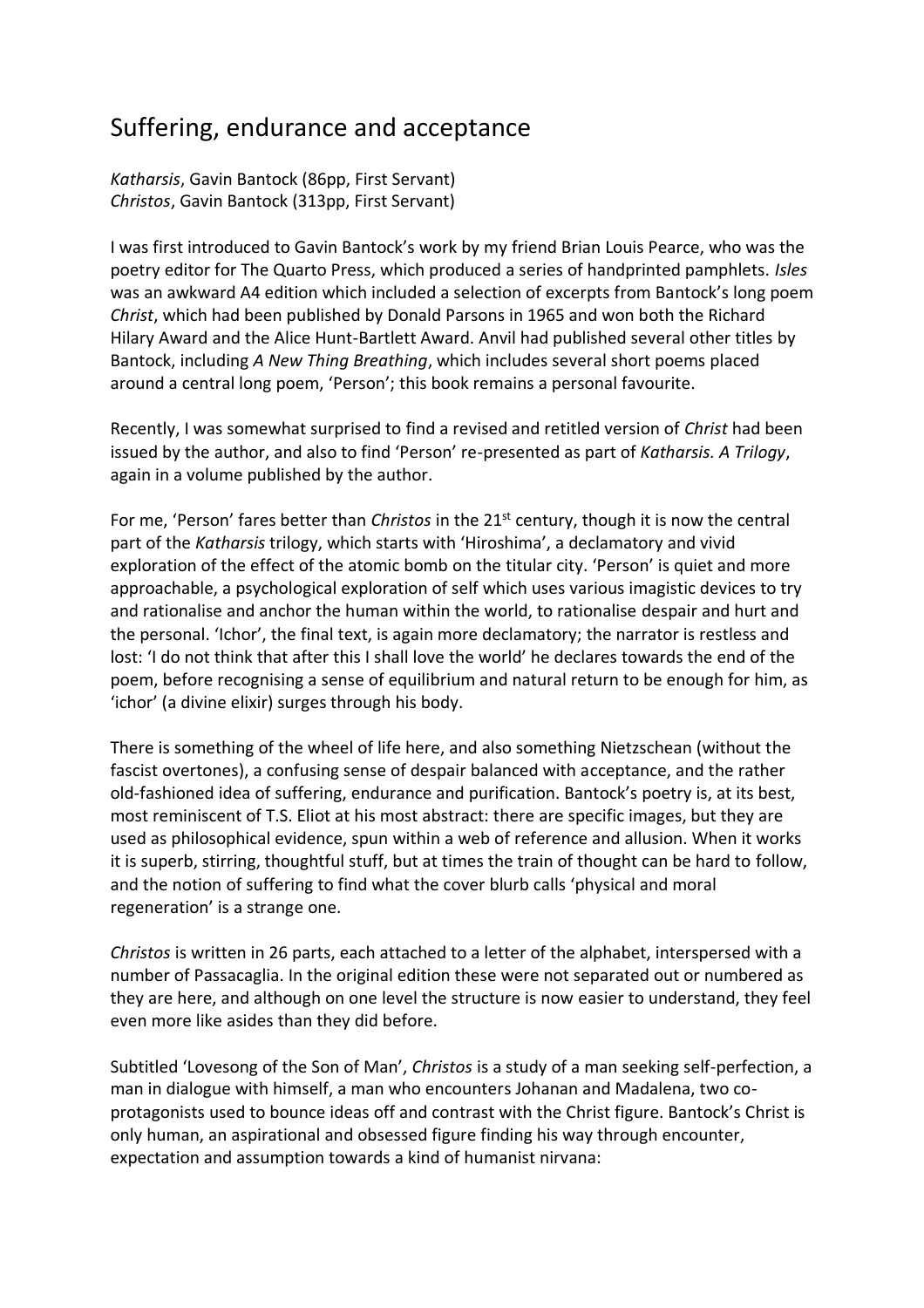I have been loved by God Now I must return forever that love I must go down that shining road There is no end to that way on the crying seas I am forever that singing gull in love's wake Now I know that for crime-bent men who adorn fields finish echoes in the wind when love beckons

ends the poem, 8130 lines after it begins. On the way there has been despair and suffering, rejection, love and crucifixion. '[M]en understand nothing but destruction / I cannot speak of building stars' cries the Son of Man, late in the poem, but elsewhere there is more strident declamation, at times reminiscent of the gnostic *Perfect Thunder Mind*:

 The Man cried THESE GAUDY HALLS CANNOT CONTAIN MY THUNDERING SOUL WHICH STRIDES DOWN THE STAR-ROADS NOR CAN THE FRAIL DRUMS OF HUMAN EARS CONTAIN THE MONUMENTAL SONG THAT ROARS FROM MY SOUL'S LUNGS THERE IS NOTHING HERE AS HUGE NOR IN THE CRIES OR DESIGNS AS FAR AS THE FURTHEST WELL OF HE WORLD'S END TO FULFIL THE EXPOUNDINGS OF MY MIND ONLY BRAINS BUILT OF RADIANT BEAMS GATHERED FROM BEYOND THE COSMS CAN COMPREHEND MY SOUL'S INFINITUDE

My inner teenage self loves this kind of thing, but in the end one has to say this is over the top and somewhat vague mysticism, which I would love to see rooted in physical landscape and human experience. There *are* passages of this, but there is also too much declamation and abstraction, much it seems to me, rooted in Greek tragedy and mythology, sometimes confusing and complex simply for its own sake.

Like *Katharsis*, *Christos* is ultimately a text about suffering, endurance and acceptance. Bantock's Son of Man 'cannot change the world' and struggles to change himself. He seems tragically condemned to a pre-destined and inescapable course of action, one that seems, again, to be seen as a way of suffering for the purpose of self-enlightenment, even as death arrives.

Bantock's poetry is strangely out of time, rooted in lyricism and philosophical content in a world where we pay more attention to how language can shatter, fragment, question and provoke through its own forms and experiment. They are fascinating exercises in long-form poetry, indeed epic poetry when it comes to *Christos*, but however much they intrigue, confound or annoy, they ultimately seem to be the fascinating products of 'a mad visionary': a term bestowed upon Bantock by John Heath-Stubbs in 1966 which Bantock himself references in his 2016 afterword 'Genesis of the Poem' and seems surprisingly keen to embrace.